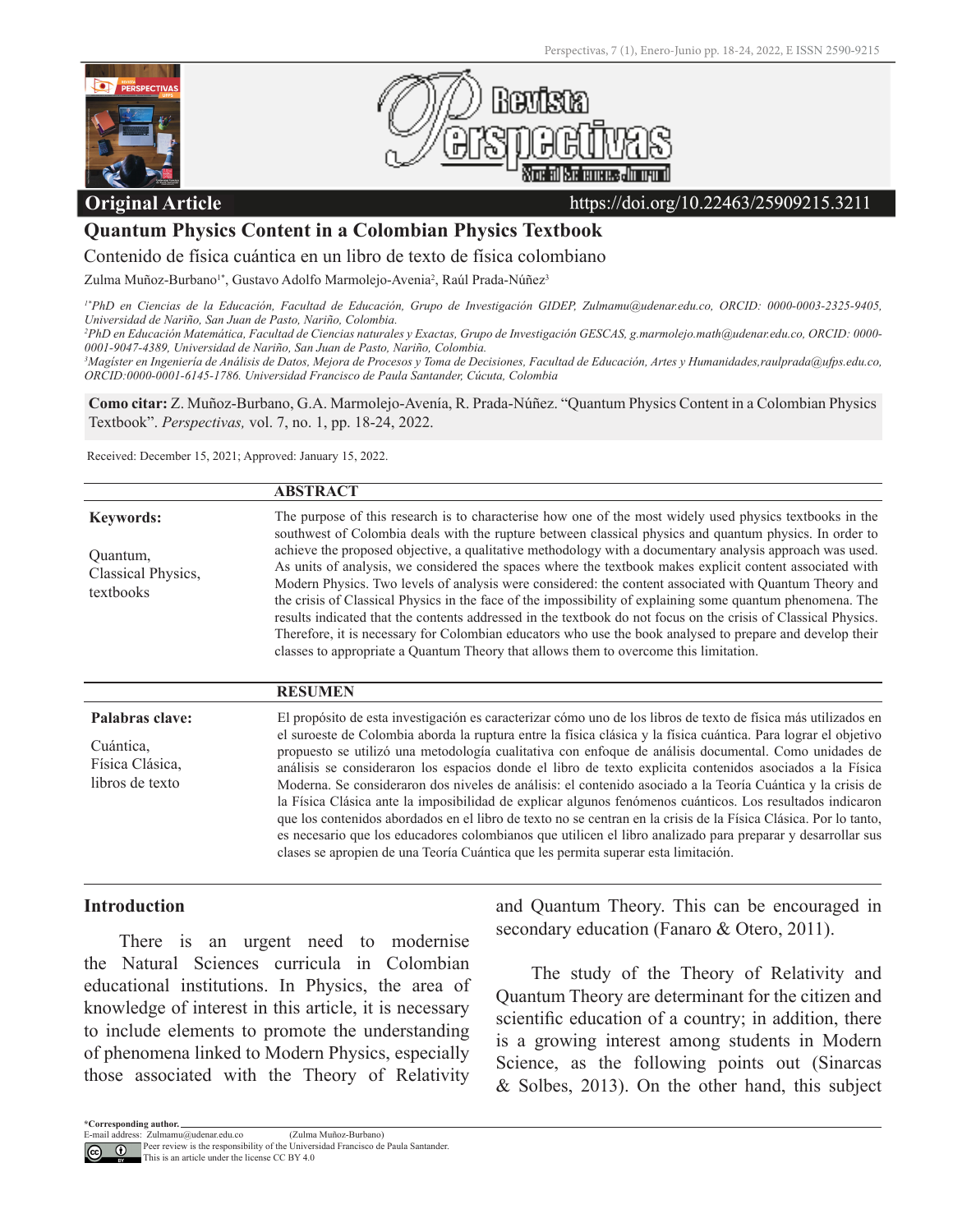allows us to understand phenomena linked both to radioactivity and the atomic structure of atoms and to the electrical and magnetic properties of bodies. Key phenomena for understanding industrial, electronic and communications development (Sinarcas & Solbes, 2013).

The rupture between Classical Physics and Quantum Physics (the focus of the research) is assumed in Colombia as a conceptual gap, which leads to its non-consideration as an object of reflection in school curricula. Specifically, there is evidence of a scarce and formalist teaching where the focus is on the chronological description of atomic models (Solbes, Muñoz & Ramos, 2019). This epistemological rupture, which is configured as a lack, does not allow us to reflect on the crisis of Classical Physics, that is, to understand why it is impossible to explain the photoelectric effect, the instability of Rutherford's atom, atomic spectra and black body radiation from Classical Physics; issues which, in turn, led to the advent of Quantum Physics.

It is necessary to state that, when speaking of epistemological rupture, it is from the perspective of Thomas Kuhn who, in The Structure of Scientific Revolutions (Kuhn, 1962), postulates that the development of science does not follow a uniform and linear process, but is a complex system of revolutions and states of science, in which a revolution can occur due to a different logic of thought, as is the specific case between Classical Physics and Quantum Theory. Hence, addressing the crisis of Classical Physics denotes an epistemological rupture and requires its consideration in secondary education. This is the way for future citizens to understand classical theories and demonstrate their limits of validity (Sinarcas & Solbes, 2013), and it also allows them to demystify the idea of a linear, sequential and cumulative science (Solbes, Muñoz & Ramos, 2019) and to understand how many technological elements that surround us today work (González, Muñoz & Solbes (2020), for example: lasers, photovoltaic cells and the existence of new materials.

One of the most relevant problems in dealing with the rupture between Classical Physics and Quantum Physics is the lack of conceptual training of teachers (Fanaro & Otero, 2011). Research has shown that a conceptual and didactic foundation for teachers is necessary, this would allow the subject to be addressed in the classroom with fewer conceptual and epistemological errors (Fernández, González & Solbes, 2005; Cuesta-Beltrán, 2018).

This issue delegates a determining role to textbooks, the reasons that give rise to such selection the fact that these didactic materials evidence the educational and cultural values and traditions, which are the basis of educational systems (Pepin, Haggarty & Keynes, 2001), In addition, they constitute one of the most used teaching materials by teachers when planning, preparing and developing their math classes (Schmidt, Jorde, Cogan, Barrier, Gonzalo, Moser & Wolfe, 1996), they are considered as mediating tools that give concrete meanings to the stipulations included in the standards prescribed by the institutions that regulate educational systems (Sacristán, 2005). Therefore, textbooks become a source to identify the content taught by the teachers (Pepin, Haggarty & Keynes, 2001) and the ways in which it is presented in the classroom (Marmolejo & González, 2015; Marmolejo, 2021).

Unfortunately, conceptual problems have been revealed in these didactic materials, such as outdated content, conceptual and epistemological deficiencies, simplified or reductionist presentations, among others (Quílez, 2009). Despite this being an important conceptual and didactic problem, the few investigations that can be related to it, present an analysis of textbooks, mainly physics, addressing conceptual aspects, historical background and even images and, (Otano, 2008; Ramírez, Fleisner & Viera, 2017), but not so, epistemological shortcomings. that can be evidenced.

In short, if the aim is to update the Natural Sciences curriculum, it is therefore necessary, at least in the first instance, to explore how Physics textbooks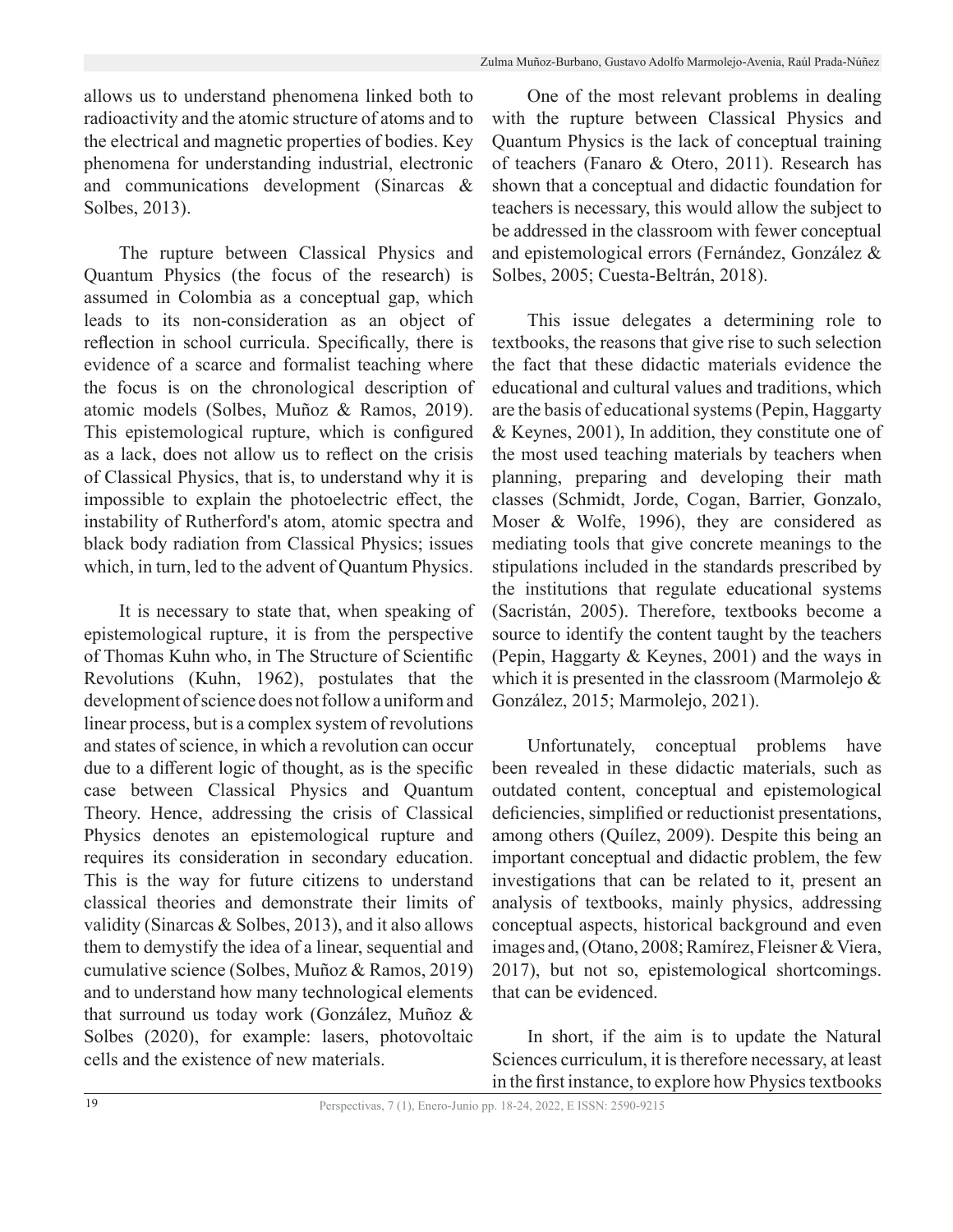consider the epistemological rupture between Classical Physics and Quantum Physics (Jaimes-Ojeda, 2017; Hernández-Suárez, Prada-Núñez & Avendaño-Castro, 2020). From this perspective, the purpose of this research is to characterise how one of the most widely used Physics textbooks in the southwest of Colombia deals with the break between Classical Physics and Quantum Physics.

## **Materials and Methods**

The methodology developed for the analysis was qualitative: the data were filtered according to the criteria of the researchers and were collected through the ways of proceeding discriminated in the study (Bisquerra, 2009). A documentary and inductive approach was considered (Bisquerra, 2009). Regarding the first aspect, a heuristic (search and compilation of information sources) and hermeneutic (reading, analysis, interpretation and critical and objective comprehension) approach was assumed. In relation to the second aspect, for the extraction of the categories of analysis, the information set out in the document analyzed was considered.

The case analyzed was a Physics book. The selection criteria were: a) being one of the most widely used books in the south-west of Colombia; b) having been published recently; and c) being aimed at students in the eleventh grade of secondary education. With regard to the first selection criterion, it is important to point out that a simple survey was applied to practicing teachers in a group of educational institutions in the south-west of Colombia (Twenty teachers of physics were asked what are the textbooks that they have used the most in their pedagogical practice?). As units of analysis, the information presented in the content of the textbook was considered.

Eight units structure the textbook analyzed in the research, namely oscillations, waves, acoustics, optics, electrostatics, electric charges in motion, electricity and magnetism, and modern physics.

Each topic covered includes commentary to engage the reader's interest (historical facts of interest, properties of materials, activities related to the Science, Technology and Society component). Similarly, each unit presents a section of activities with exercises and open questions, which can be used to provide feedback or to assess the knowledge mobilized. There is also a section called: I am a natural scientist, which presents an experimentation exercise (laboratory).

Finally, as far as the analysis instrument is concerned, the documentary analysis methodology was followed, Where, the first phase (heuristics) corresponds to the selection, organization and preparation of the material that will be analyzed. which in its second phase involves taking the grid and contrasting the content of the document with the analysis sheet, in order to answer each question in the grid. For the second category of analysis, we also contrasted what the book presents, whether or not emphasis is placed on the crisis and the epistemological implications that derive from it, and the findings were recorded on analysis sheets.

Two categories of analysis were assumed: content (content associated with Quantum Theory exposed in the textbook analyzed) and crisis (crisis of Classical Physics in the face of the impossibility of explaining some quantum phenomena). The first category of analysis will allow us to answer the following questions: in the chapters of the textbook analyzed, is the study of modern Physics promoted, and if so, *i* which concepts are the object of reflection? The second category of analysis, on the other hand, will provide elements to answer questions such as the following: ¿does the textbook state the crisis of Classical Physics? Is the impossibility of Classical Physics to explain the instability of Rutherford's atom, the photoelectric effect, atomic spectra and black body radiation evident? Is emphasis placed on the rupture between Classical Physics and Modern Physics in terms of indeterminism and the duality of quantum objects?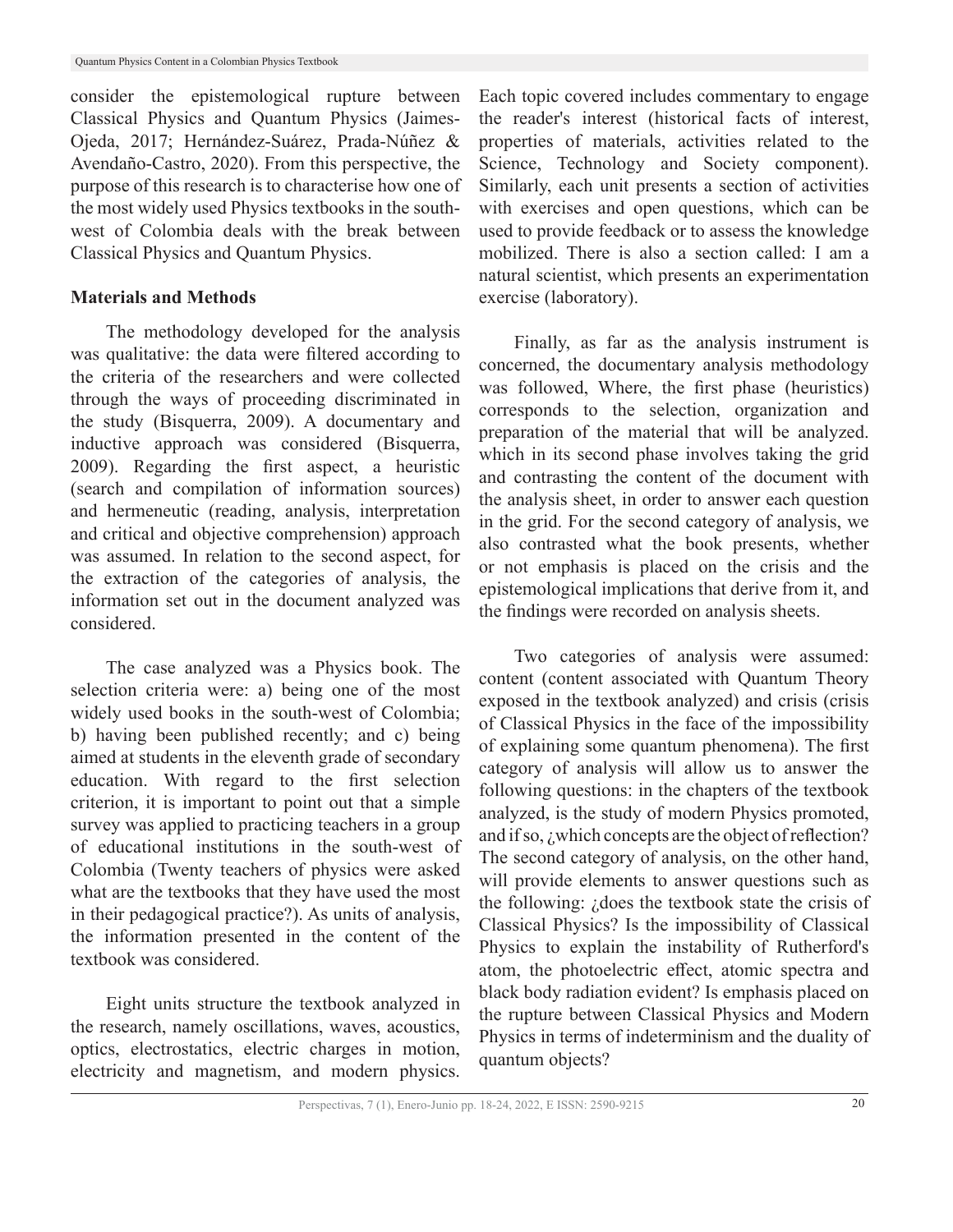## **Results and Discussion**

The results of the research exclusively considered the content expressed in the last unit of the textbook analyzed, entitled Modern Physics. The contents covered and the structure of the unit are outlined in Table I.

**Table I.** Modern Physical Unit: structure and elements of consideration.

| <b>Unidad</b><br>Física moderna |     |                              |     |                           | 238 |
|---------------------------------|-----|------------------------------|-----|---------------------------|-----|
| 1. La relatividad               | 240 | 2.2 Los espectros            | 257 | <b>Actividades</b>        | 272 |
| 1.1 Los antecedentes            | 240 | 2.3 La hipótesis cuántica    | 258 | Soy un científico natural |     |
| 1.2 Los postulados de la teoría |     | 2.4 El efecto fotoeléctrico  | 258 | El decaimiento radiactivo | 274 |
| de la relatividad               | 242 | 2.5 El modelo atómico        |     | La radiación              | 275 |
| 1.3 La simultaneidad            |     | de Bohr                      | 260 | Infografía: La pantalla   |     |
| es relativa                     | 244 | 2.6 El modelo atómico actual | 261 | táctil, una aplicación    |     |
| 1.4 El tiempo y la longitud en  |     | <b>Actividades</b>           | 263 | importante del            |     |
| la teoría de la relatividad     | 245 | 3. La estructura nuclear     | 264 | electromagnetismo         | 276 |
| 1.5 La masa y la energía        | 249 | 3.1 El núcleo atómico        | 264 | Proyecto transversal:     |     |
| 1.6 El principio                |     | 3.2 Los modelos nucleares    | 265 | educación ambiental       | 278 |
| de equivalencia                 | 250 | 3.3 La fisión nuclear        | 266 | Prueba Saber              | 280 |
| <b>Actividades</b>              | 251 | 3.4 Los reactores nucleares  | 267 | Glosario                  | 286 |
| 2. La física cuántica           | 253 | 3.5 La fusión nuclear        | 268 | <b>Bibliografía</b>       | 288 |
| 2.1 El átomo                    | 253 | 3.6 La radiación             | 269 |                           |     |

**Fuente:** Rojas & Castaño (2016)

Table I shows that the textbook proposes as elements of study questions alluding to Relativity and Quantum Physics, as well as developing the concepts of the atomic spectrum and the photoelectric effect, among others. However, in no case is emphasis placed on the crisis of Classical Physics in the face of the impossibility of explaining the phenomena described above.

Specifically, in relation to Rutherford's atomic model, it is presented from its general perspective. That is, the idea is stated that the total mass of the atoms is concentrated in a tiny positively charged nucleus, around which the electrons (of negligible mass) revolve and in sufficient number to neutralize the charge of the nucleus. This model is referred to as the planetary model, as shown in Figure 1.

This leaves aside any attempt to emphasize the inconsistencies of Rutherford's model, especially with regard to the stability of atomic systems, which contradicts the fundamentals of Classical Mechanics.

Electrodynamics explains that any movement of electrons around the nucleus must result in the loss of energy in the form of radiation. Therefore, the electrons would end up in the nucleus.



Figura 11. Modelo atómico de Rutherford. En el núcleo central se concentra toda lo cargo positiva, y en la corteza se encuentra toda la carga negativa.

**Figure 1.** Image of Rutherford's atomic model

**Fuente:** Rojas & Castaño (2016).

As for the photoelectric effect, it is presented, but no discussion is promoted to show that classical physics cannot explain it. The text, as shown in Figure 2, does not represent the phenomenon, but does not present a detailed explanation of how Einstein uses quantization of energy to explain it. A decisive issue that consolidates the birth of the Quantum Theory and that was validated by Planck's work.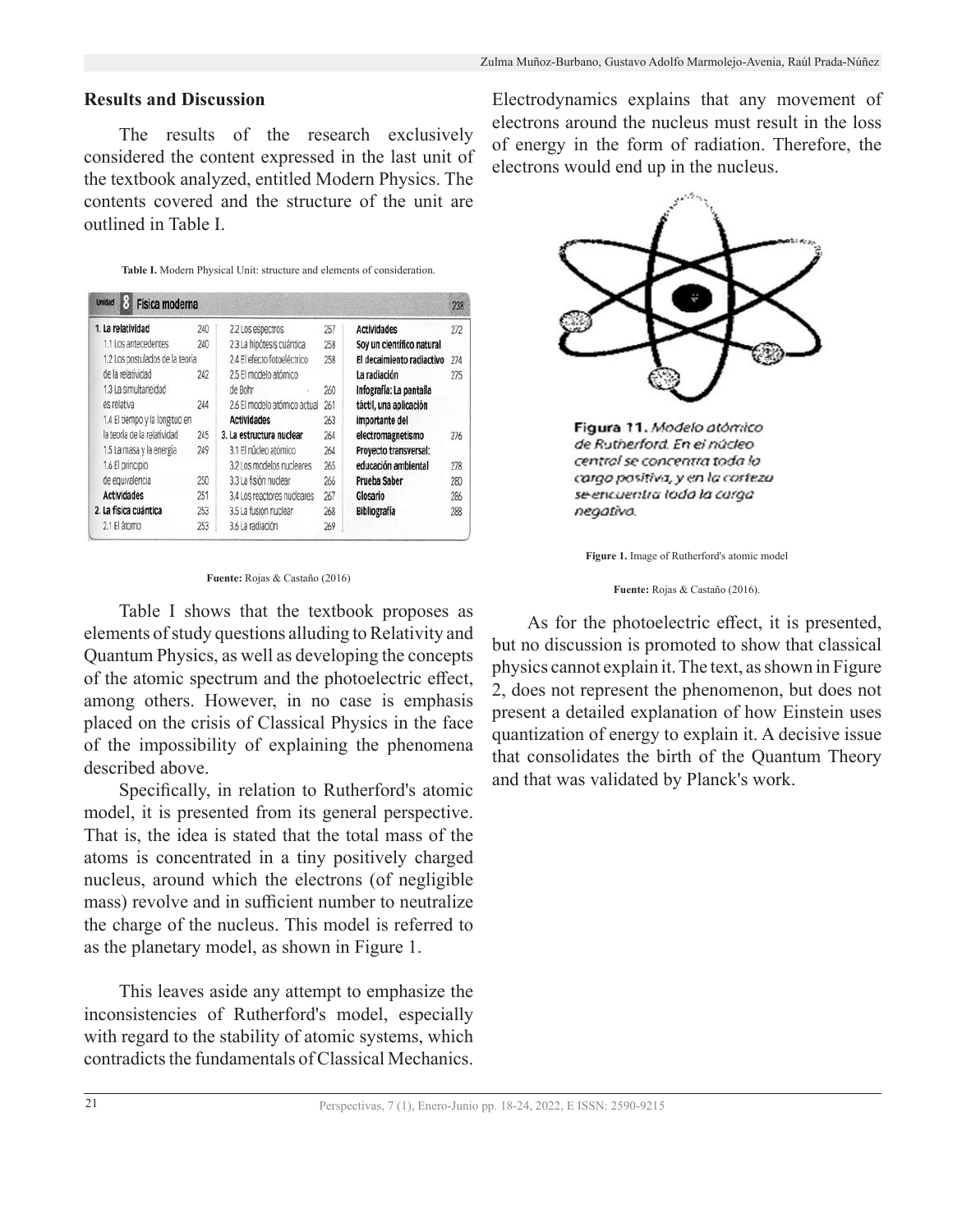# 2.4 El efecto fotoeléctrico

#### 2.4.1 La teoría de Einstein

En 1905, Einstein explicó el efecto fotoeléctrico en su artículo Electrodinámica e cuerpos en movimiento, a partir de la hipótesis de Planck y del supuesto de que la li se comporta como una onda sino como una corriente de corpúsculos, denomin fotones.

Según Einstein, un haz de luz de cierta frecuencia se encuentra formado por un núa determinado de fotones en movimiento, y la energía que transporta cada uno de está dada por la expresión  $E_{\text{mass}} = h \cdot f$ .

Por tanto, un haz intenso de luz de baja frecuencia estará compuesto por millon fotones, y cada uno de ellos transportará muy poca energía.

**Figure 2.** Photoelectric effect

**Fuente:** Rojas & Castaño (2016)

The text does not mention black body radiation. This phenomenon is a necessary starting point to introduce the subject of Quantum Physics, because, at the end of the 19th century, Classical Physics could not explain the thermal radiation emitted by a black body, the knowledge that up to that moment constituted Classical Physics did not allow it. This fact shows the limits of knowledge. A black body is one that only emits the radiation due to its thermal state; any other radiation that reaches it is absorbed by it.

The above results show that the textbook refers to Planck's work and his hypothesis. But it does not state that these hypotheses were constituted as a new theory, especially when in 1905 Einstein published the article On a Heuristic Viewpoint Concerning the Production and Transformation of Light, in which the photoelectric effect is explained quantumly (Petrucci, Geoffrey, Madura & Bissonnette, 2011).

Likewise, one would expect the textbook in presenting the Rutherford model to explain that it did not fit the Classical Electromagnetic Theory and could not explain the discontinuous spectrum of atoms. Precisely, this is another fact that put Classical Science in crisis, specifically the field of spectroscopy.

In this respect, it is important to remember that the Electromagnetic Theory at the end of the 19th

century predicted the emission of light as a continuous series of colours. But, as with the predictions related to the photoelectric effect, experimentation would prove otherwise. Thus, the mystery of the spectroscopic lines constitutes another breaking point by contradicting experimentally, once again, what was predicted by the Electromagnetic Theory (Solbes, 2018).

In short, Rutherford's model was untenable, since, when applying the Laws of Electromagnetism, the electrons would emit radiation, with which the atoms would have collapsed and, therefore, the existence of matter would not be possible.

Finally, the text does not explain quantization as an ad hoc introduction: it does not fully develop the concept, which highlights the inability of Classical Electrodynamics to account for the subatomic world (Holton & Brush, 2007). In this respect, the importance of these explanations is stressed in order to consolidate the idea of the crisis of the explanatory power of classical physics and to answer the question: ¿how does the advent of quantum theory constitute a disruption in science and its logic?

#### **Conclusions**

The relevance of teaching Quantum Physics is a necessity in secondary education. This article took as a point of analysis the conceptual gap between Classical Physics and Quantum Physics determined in the teaching of the Atomic Structure of Matter in Colombian secondary education. This topic represents a conceptual gap in the teaching of the Atomic Structure of Matter through the study of Chemistry (González et al., (2020). A textbook was considered as the object of analysis, since textbooks constitute a scientific, didactic and pedagogical vector (Alzate, Lanza & Gómez, 2007).

The results of the research show that, in the analyzed book, the break between Classical Physics and Quantum Physics is not studied. So, if this characteristic does not correspond to a specific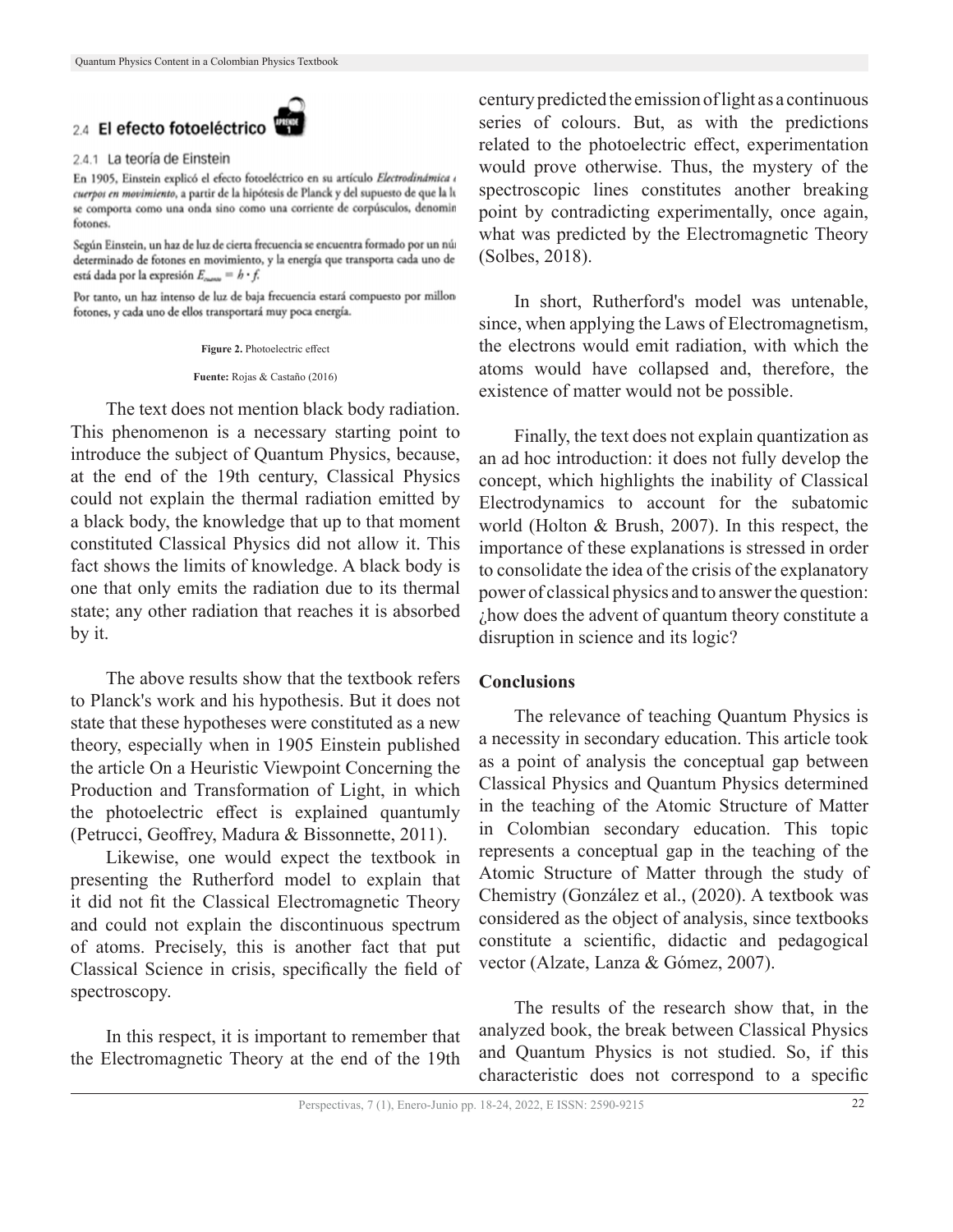case but to the majority of Physics textbooks on the market, and if such a question, as previously indicated, is similar in Chemistry textbooks,  $\chi$ then where does a Colombian secondary school student have the possibility of understanding the rupture between Classical Physics and Quantum Physics?

The answer could be entirely discouraging. In such a case, Colombian students would not have opportunities to demystify the absolutism of science and its treatment in the classroom, in accordance with the epistemological, scientific and technological development of the natural sciences. It is the duty, then, of educators to equip themselves with a quantum theory and to assume as their own the responsibility of promoting, through the design, experimentation and evaluation of tasks, the consideration of this epistemological rupture.

# **Acknowledgment**

We thank the teachers of Secondary Education Institutions, who allowed us to know the chemistry textbooks with which they work and broaden the scope of this research.

# **References**

- Alzate, M.V., Lanza, C.L. & Gómez, M.A. (2007), Usos de los libros de texto escolar: actividades, funciones y dispositivos didácticos. Pereira, Colombia: Universidad Tecnológica de Pereira.
- Bisquerra, R. (2009), Metodología de la investigación educativa. Madrid, España: Editorial La Muralla.
- Cuesta-Beltrán, J. (2018). Estado del arte: tendencias en la enseñanza de la física cuántica entre 1986 y 2016. Tecné, Episteme y Didaxis: TED, (44). 147-166.
- Fanaro M. & Otero, M.R. (2011). Enseñanza de la mecánica cuántica en la escuela media: análisis de los aspectos afectivos de los estudiantes. Revista de Investigación, 35(73), 85-117.
- Fernández, P. E., González, E. M., & Solbes Matarredona, J. (2005). Evolución de las representaciones docentes en la física cuántica. Enseñanza de las Ciencias, (Extra), 1-5.
- González, M.E., Muñoz Burbano, Z. E. & Solbes, J. (2020). La enseñanza de la física cuántica: una comparativa de tres países. Góndola: Enseñanza Aprendizaje de las Ciencias, 15(2), 239-50.
- Hernández-Suárez, C.A., Prada-Núñez, R., & Avendaño-Castro, W.R. (2020). Scientific competencies around the study of physics in secondary school students. A review of knowledge. In Journal of Physics: Conference Series (Vol. 1702, No. 1, p. 012023). IOP Publishing.
- Holton, G. & Brush, S.G. (2007), Physics, the Human Adventure. From Copermicus to Einstein and Beyond. New Brunswick, Canadá: University Press.
- Jaimes-Ojeda, L. (2017). Propuesta metodológica para la enseñanza de la química en la Educación Media apoyada en el aprendizaje basado en problemas (APB). Revista Perspectivas, 2(2), 6–16. https://doi.org/10.22463/25909215.1310
- Kuhn, T. (1962), La estructura de las revoluciones científicas, México DF, México. Fondo de cultura económica.
- Marmolejo G-A. & González, M-T. (2015). Control visual en la construcción del área de superficies planas en los textos escolares. Una metodología de análisis. Relime, 18(3), 301-328.
- Marmolejo, G-A. (2021). Función de control visual en el tratamiento del área de superficies planas. Un estudio comparativo de libros de texto colombianos y españoles, En G-A Marmolejo (Ed). Conversión, Lecturabilidad icónica y función de control visual (111-143). San Juan de Pasto, Nariño: Editorial Universidad de Nariño.